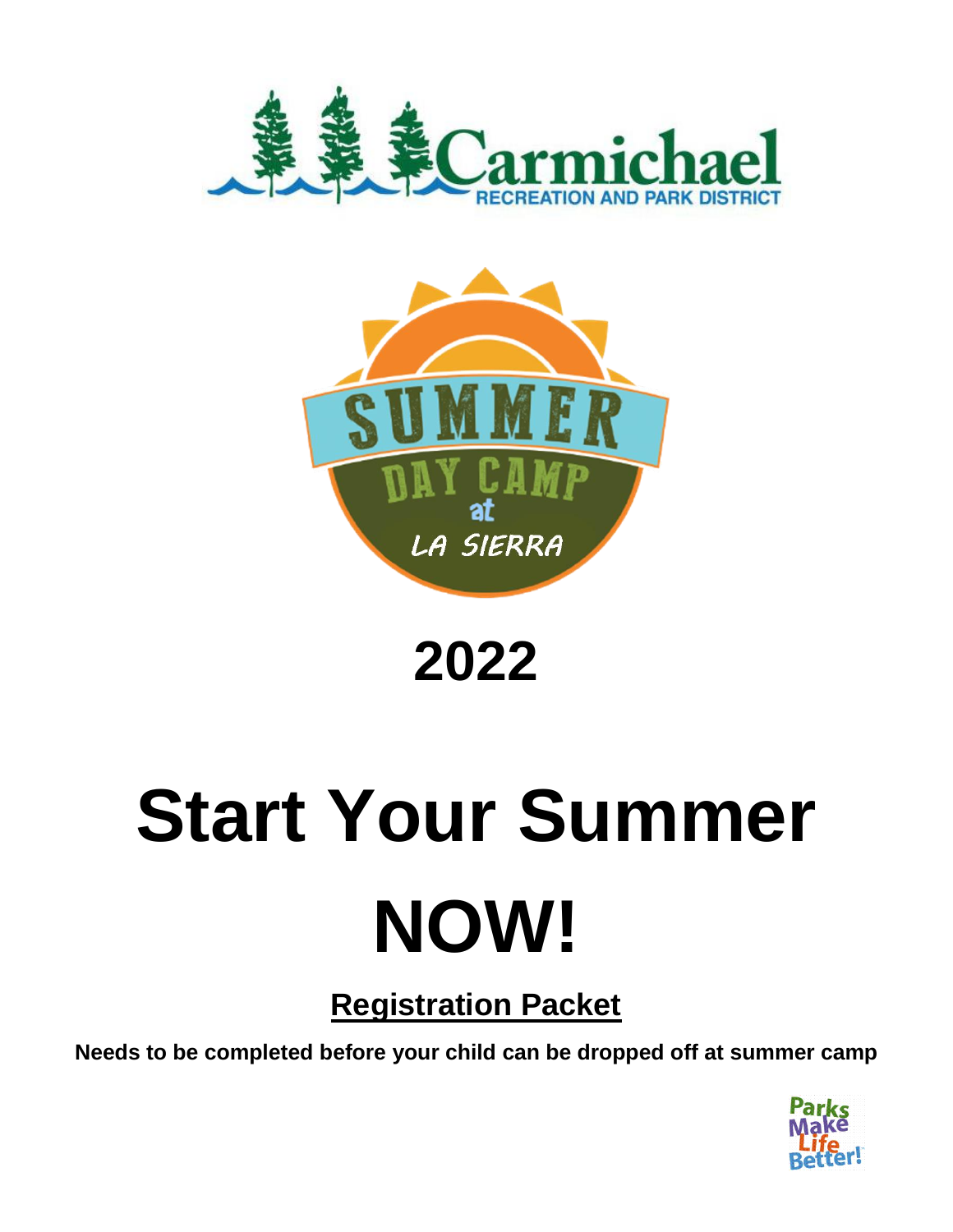#### **CHILD EMERGENCY FORM:**

This form will remain at your child's camp and referred to by our Camp Directors. Only individuals named on this sheet are allowed to pick up your child and must show photo I.D. to our staff members. Any changes to this form can be made at any time. Please talk to your child's Camp Director to do so.

|                                                        |                            |  |  |  | Age:_______ |
|--------------------------------------------------------|----------------------------|--|--|--|-------------|
|                                                        |                            |  |  |  |             |
|                                                        |                            |  |  |  |             |
|                                                        | <b>EMERGENCY CONTACTS:</b> |  |  |  |             |
| Parent/Guardian's Name: ______________________         |                            |  |  |  |             |
|                                                        |                            |  |  |  |             |
|                                                        |                            |  |  |  |             |
| Cell Phone Number: ______________________________      |                            |  |  |  |             |
|                                                        |                            |  |  |  |             |
| Alternative Contact: _________________________________ |                            |  |  |  |             |
|                                                        |                            |  |  |  |             |
|                                                        |                            |  |  |  |             |
|                                                        |                            |  |  |  |             |

#### **EMERGENCY INFORMATION:**

| Park District to obtain all emergency medical or dental care deemed necessary by a duly<br>may be given under whatever conditions are necessary to preserve the life, limb or well-being of my dependent. | Consent for Medical Treatment: As the parent/legal guardian, I hereby give consent to the Carmichael Recreation and |  |  |  |
|-----------------------------------------------------------------------------------------------------------------------------------------------------------------------------------------------------------|---------------------------------------------------------------------------------------------------------------------|--|--|--|
|                                                                                                                                                                                                           | Date: ________________                                                                                              |  |  |  |
| Medical Conditions: __________________________________                                                                                                                                                    |                                                                                                                     |  |  |  |
|                                                                                                                                                                                                           |                                                                                                                     |  |  |  |
| Current Medications: ________________________________                                                                                                                                                     |                                                                                                                     |  |  |  |
|                                                                                                                                                                                                           |                                                                                                                     |  |  |  |
|                                                                                                                                                                                                           |                                                                                                                     |  |  |  |
|                                                                                                                                                                                                           | <u>AUTHORIZED INDIVIDUALS TO BRING AND TAKE YOUR CHILD TO AND FROM THE FACILITY:</u>                                |  |  |  |
|                                                                                                                                                                                                           |                                                                                                                     |  |  |  |
|                                                                                                                                                                                                           |                                                                                                                     |  |  |  |
|                                                                                                                                                                                                           |                                                                                                                     |  |  |  |
|                                                                                                                                                                                                           |                                                                                                                     |  |  |  |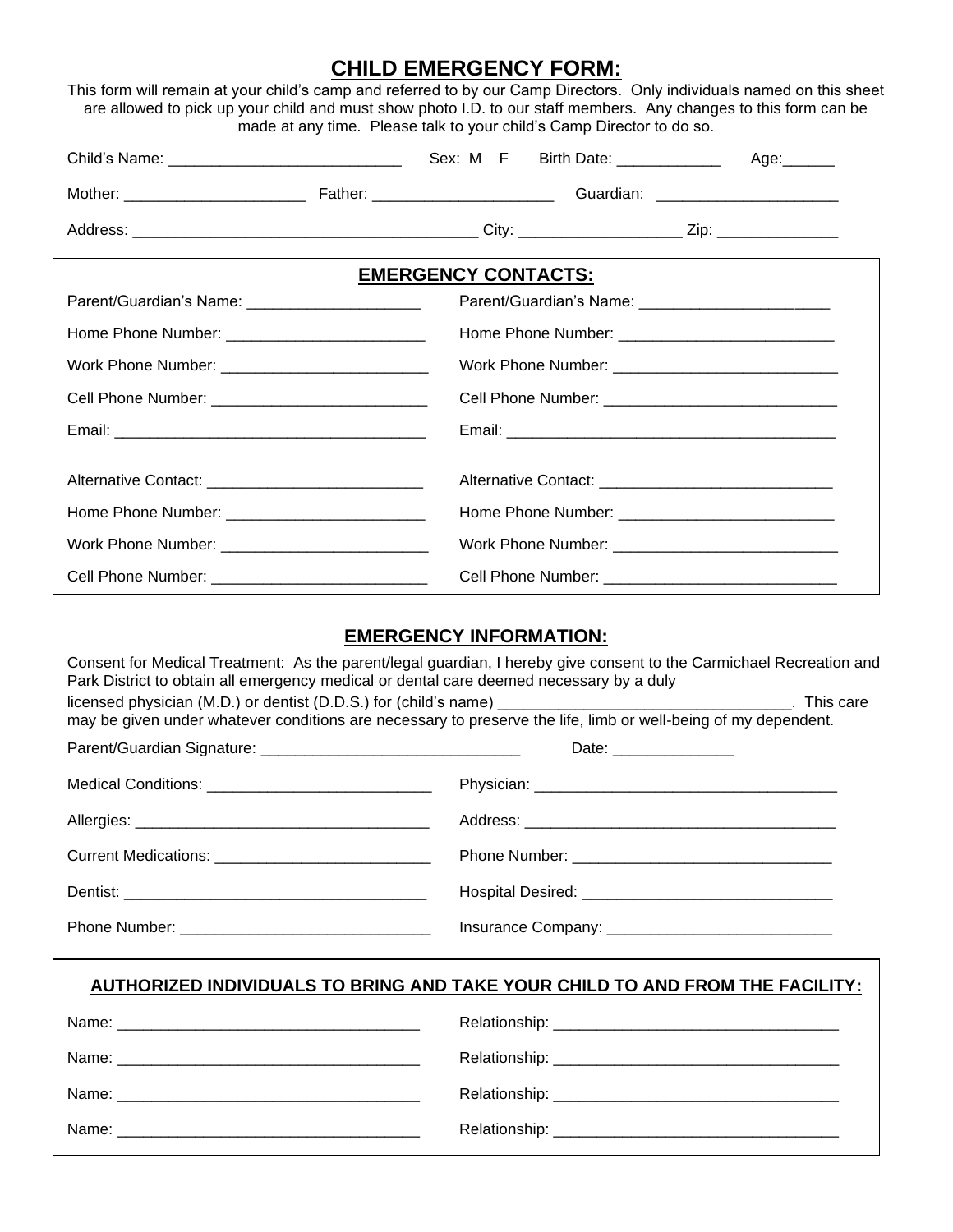#### **HEALTH HISTORY:**

Our Camp Directors refer to this sheet prior to your child attendance in our camps. This helps our Directors familiarize themselves with your child and any accommodations that may need to be made.

1. Past Illnesses: Mark illnesses that your child has had and approximate dates.

|    | <b>YES</b> | <b>NO</b>     | <b>ILLNESS</b>                                                                                  | <b>DATE</b> | <b>YES</b> | <b>NO</b> | <b>ILLNESS</b>                                                                                                                | <b>DATE</b> |
|----|------------|---------------|-------------------------------------------------------------------------------------------------|-------------|------------|-----------|-------------------------------------------------------------------------------------------------------------------------------|-------------|
|    |            |               | Asthma                                                                                          |             |            |           | Measles (10 days)                                                                                                             |             |
|    |            |               | <b>Diabetes</b>                                                                                 |             |            |           | Mumps                                                                                                                         |             |
|    |            |               | Chicken Pox                                                                                     |             |            |           | Poliomyelitis                                                                                                                 |             |
|    |            |               | Epilepsy                                                                                        |             |            |           | <b>Rheumatic Fever</b>                                                                                                        |             |
|    |            |               | Hay Fever                                                                                       |             |            |           | <b>Whooping Cough</b>                                                                                                         |             |
|    |            |               | Measles (3 days)                                                                                |             |            |           |                                                                                                                               |             |
|    |            |               |                                                                                                 |             |            |           |                                                                                                                               |             |
|    |            |               | 3. Other Serious/Severe Illness/Accidents? No _____ Yes ____ (If yes, please explain)           |             |            |           |                                                                                                                               |             |
|    |            |               | 4. Does your child have any diet/food restrictions? No ______ Yes ____ (If yes, please explain) |             |            |           |                                                                                                                               |             |
|    |            |               |                                                                                                 |             |            |           | 5. Is your child diabetic and/or require special medical attention? No _____________________________ (If yes, please explain) |             |
|    |            |               | 6. What is your overall evaluation of your child's health?                                      |             |            |           |                                                                                                                               |             |
| 7. |            |               |                                                                                                 |             |            |           | All children must be able to use the bathroom without assistance to attend the program. Does your child have                  |             |
|    |            |               |                                                                                                 |             |            |           |                                                                                                                               |             |
|    |            |               | 9. How does your child get along with parents, siblings, and other children?                    |             |            |           |                                                                                                                               |             |
|    |            |               | 10. How does your child handle group experiences?                                               |             |            |           |                                                                                                                               |             |
|    |            |               |                                                                                                 |             |            |           |                                                                                                                               |             |
|    |            |               | 12. What is your overall evaluation of your child's personality?                                |             |            |           |                                                                                                                               |             |
|    |            | 13. Comments? |                                                                                                 |             |            |           |                                                                                                                               |             |

\_\_\_\_\_\_\_\_\_\_\_\_\_\_\_\_\_\_\_\_\_\_\_\_\_\_\_\_\_\_\_\_\_\_\_\_\_\_\_\_\_\_\_\_\_\_\_\_\_\_\_\_\_\_\_\_\_\_\_\_\_\_\_\_\_\_\_\_\_\_\_\_\_\_\_\_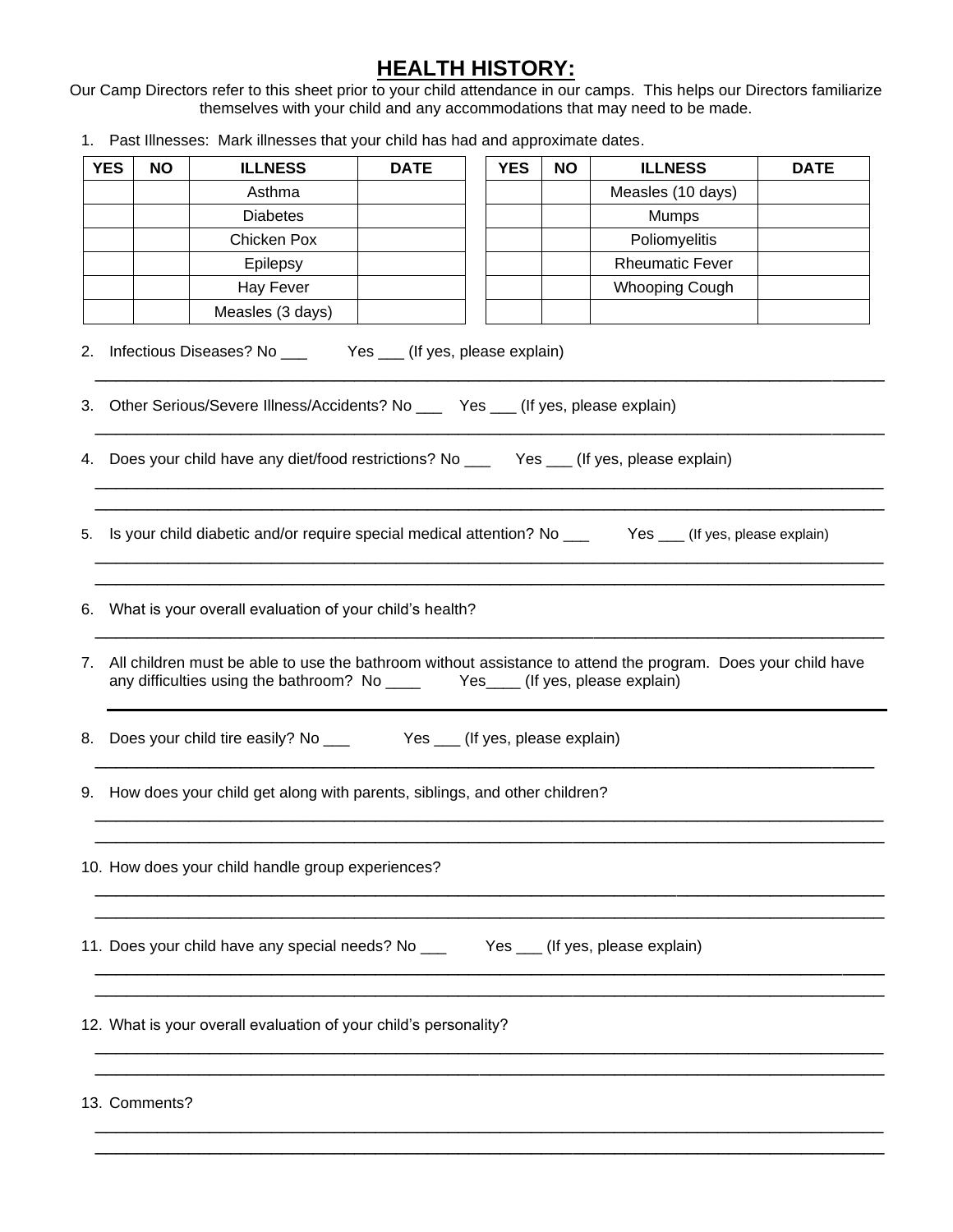#### **POOL PERMISSION SLIP:**

Participants in our camps may go swimming at local pools including the Antelope Aquatic Complex (7990 Palmerson Drive). Schedules for the pool days are located at your child's camp. We transport the children in our district vans using our experienced and certified drivers. Please review and complete the following section.

|  | Can your child swim? | Yes I | Yes, but still learning | No. not at all $\perp$ |  |
|--|----------------------|-------|-------------------------|------------------------|--|
|--|----------------------|-------|-------------------------|------------------------|--|

If you marked *No, not at all*, please read and complete the following:

For children who have a difficult time swimming, there is a small wading pool available. Please mark below if you would like your child to only be allowed in the wading pool or if you would prefer your child to stay away from the wading and swimming pools entirely.

Wading Pool ONLY  $\Box$  No Wading or Swimming Pool Use  $\Box$ 

If you marked *Yes*, or *Yes, but still learning*, please read and complete the following:

Can your child jump off the diving board? Yes  $\Box$  No  $\Box$ 

The Sunrise Recreation and Park District Lifeguards perform swim test for all participants. Children will be separated according to their swim test results and given wristbands to designate if they can or cannot swim. This is a measure Sunrise Recreation and Park District staff take to ensure children safety. If you have marked your child can swim but he/she fail the swim test, he/she will not be allowed to swim over 4 ft. at the pool that day.

Staff members do swim and help supervise the children as well as the Sunrise Recreation and Park District's Lifeguards. It is important for our staff members to know which children are not strong swimmers so we can help them and closely supervise them. Please describe in more detail your child's swimming abilities:

I hereby absolve the Carmichael Recreation & Park District, its agents and employees and all members from liability for any damages or person injury that my child or I might sustain while participating in or traveling with the group.

\_\_\_\_\_\_\_\_\_\_\_\_\_\_\_\_\_\_\_\_\_\_\_\_\_\_\_\_\_\_\_\_\_\_\_\_\_\_\_\_\_\_\_\_\_\_\_\_\_\_\_\_\_\_\_\_\_\_\_\_\_\_\_\_\_\_\_\_\_\_\_\_\_\_\_\_\_\_\_\_\_\_\_\_\_\_\_\_\_\_\_

 $\overline{\phantom{a}}$  ,  $\overline{\phantom{a}}$  ,  $\overline{\phantom{a}}$  ,  $\overline{\phantom{a}}$  ,  $\overline{\phantom{a}}$  ,  $\overline{\phantom{a}}$  ,  $\overline{\phantom{a}}$  ,  $\overline{\phantom{a}}$  ,  $\overline{\phantom{a}}$  ,  $\overline{\phantom{a}}$  ,  $\overline{\phantom{a}}$  ,  $\overline{\phantom{a}}$  ,  $\overline{\phantom{a}}$  ,  $\overline{\phantom{a}}$  ,  $\overline{\phantom{a}}$  ,  $\overline{\phantom{a}}$ 

| Child's Name: |
|---------------|
|---------------|

Parent/Guardian Name (Printed): **Example 2018** 

Parent/Guardian Signature:

#### **TRANSPORTATION – BOOSTER SEATS:**

#### **Attention parents with 5-7 year old children:**

According to California Vehicle Restraint Laws, children must be 8 years or older or taller than 4'9" to not need a booster seat. If your child is 5 - 7 years old and shorter than 4'9", you child will be placed in one of our district booster seats while being transported in our district vans. For all trips done with school district busses we will follow the districts policy regarding children riding in the bus.